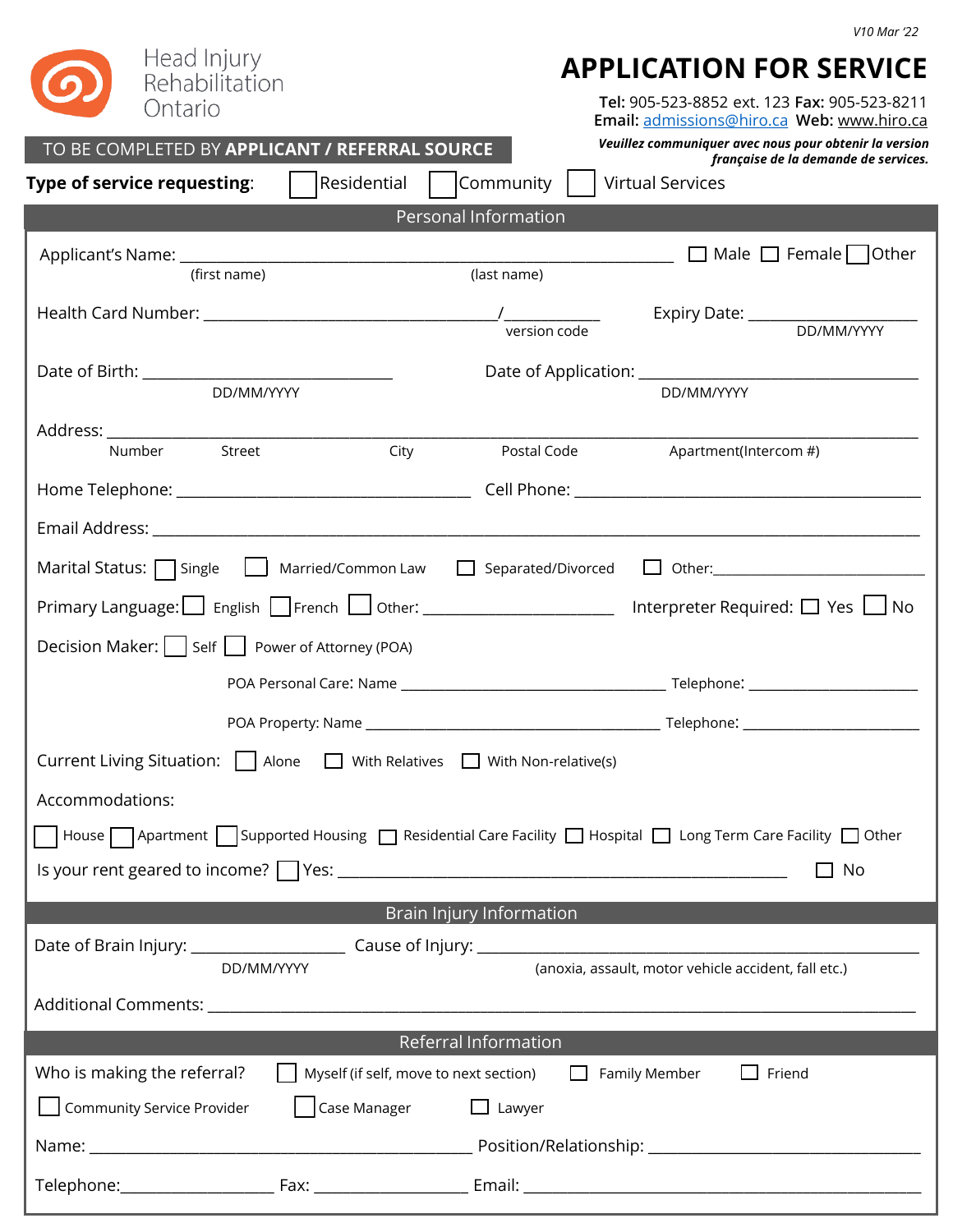|                                                                                                                                    |                                                                                                                                              | Relevant Treatment History (including current services) |  |  |  |  |
|------------------------------------------------------------------------------------------------------------------------------------|----------------------------------------------------------------------------------------------------------------------------------------------|---------------------------------------------------------|--|--|--|--|
| Program/Facility/Hospital or<br>Agency                                                                                             | <b>Contact Information</b><br>(name, position, phone number, email, fax)                                                                     | Dates Involved                                          |  |  |  |  |
|                                                                                                                                    |                                                                                                                                              |                                                         |  |  |  |  |
|                                                                                                                                    |                                                                                                                                              |                                                         |  |  |  |  |
|                                                                                                                                    |                                                                                                                                              |                                                         |  |  |  |  |
|                                                                                                                                    |                                                                                                                                              |                                                         |  |  |  |  |
|                                                                                                                                    |                                                                                                                                              |                                                         |  |  |  |  |
|                                                                                                                                    |                                                                                                                                              |                                                         |  |  |  |  |
|                                                                                                                                    | Medical Information / Mobility & Ambulation                                                                                                  |                                                         |  |  |  |  |
| Administering Medication(s): $\Box$ Self $\Box$ With help from others<br>No medication prescribed<br>$\mathbf{L}$                  |                                                                                                                                              |                                                         |  |  |  |  |
| Able to walk up/down stairs:                                                                                                       | $\Box$ Yes<br>With assistance<br>$\Box$ No                                                                                                   |                                                         |  |  |  |  |
|                                                                                                                                    | Wheelchair: $\Box$ Does not use a wheelchair $\Box$ Manual $\Box$ Electric If yes, self-propel for nine meters or more: $\Box$ Yes $\Box$ No |                                                         |  |  |  |  |
| Using Walker:<br>$\Box$ Yes $\Box$ No                                                                                              | Using Cane:<br>Yes<br>$\Box$ No<br>$\Box$                                                                                                    |                                                         |  |  |  |  |
|                                                                                                                                    |                                                                                                                                              | $\Box$ No                                               |  |  |  |  |
|                                                                                                                                    |                                                                                                                                              |                                                         |  |  |  |  |
|                                                                                                                                    |                                                                                                                                              | <b>No</b>                                               |  |  |  |  |
|                                                                                                                                    | Please describe                                                                                                                              |                                                         |  |  |  |  |
| Smoking: $\Box$ Yes     No<br>If yes: $\Box$ With Assistance $\Box$ Without Assistance If yes, how many cigarettes per day: $\Box$ |                                                                                                                                              |                                                         |  |  |  |  |
| Cannabis Use: $\Box$ Yes $\Box$ No If yes, Cannabis Use: $\Box$ Prescribed $\Box$ Non-Prescribed                                   |                                                                                                                                              |                                                         |  |  |  |  |
|                                                                                                                                    |                                                                                                                                              |                                                         |  |  |  |  |
| Fully vaccinated with COVID vaccine: D Yes D No D Do not wish to disclose                                                          |                                                                                                                                              |                                                         |  |  |  |  |
| Able to walk out nine meters and light a cigarette: $\Box$ Yes $\Box$ No $\Box$ With Assistance                                    |                                                                                                                                              |                                                         |  |  |  |  |
| Able to spend more than 30 minutes without supervision: $\Box$ Yes $\Box$ No                                                       |                                                                                                                                              |                                                         |  |  |  |  |
|                                                                                                                                    | Additional Information                                                                                                                       |                                                         |  |  |  |  |
| <b>Highest Education Achievement:</b>                                                                                              | Grade School: Grade                                                                                                                          | High School: Grade                                      |  |  |  |  |
|                                                                                                                                    |                                                                                                                                              |                                                         |  |  |  |  |
| Diploma                                                                                                                            | Degree                                                                                                                                       |                                                         |  |  |  |  |
|                                                                                                                                    |                                                                                                                                              |                                                         |  |  |  |  |
|                                                                                                                                    |                                                                                                                                              |                                                         |  |  |  |  |
|                                                                                                                                    |                                                                                                                                              |                                                         |  |  |  |  |
|                                                                                                                                    |                                                                                                                                              |                                                         |  |  |  |  |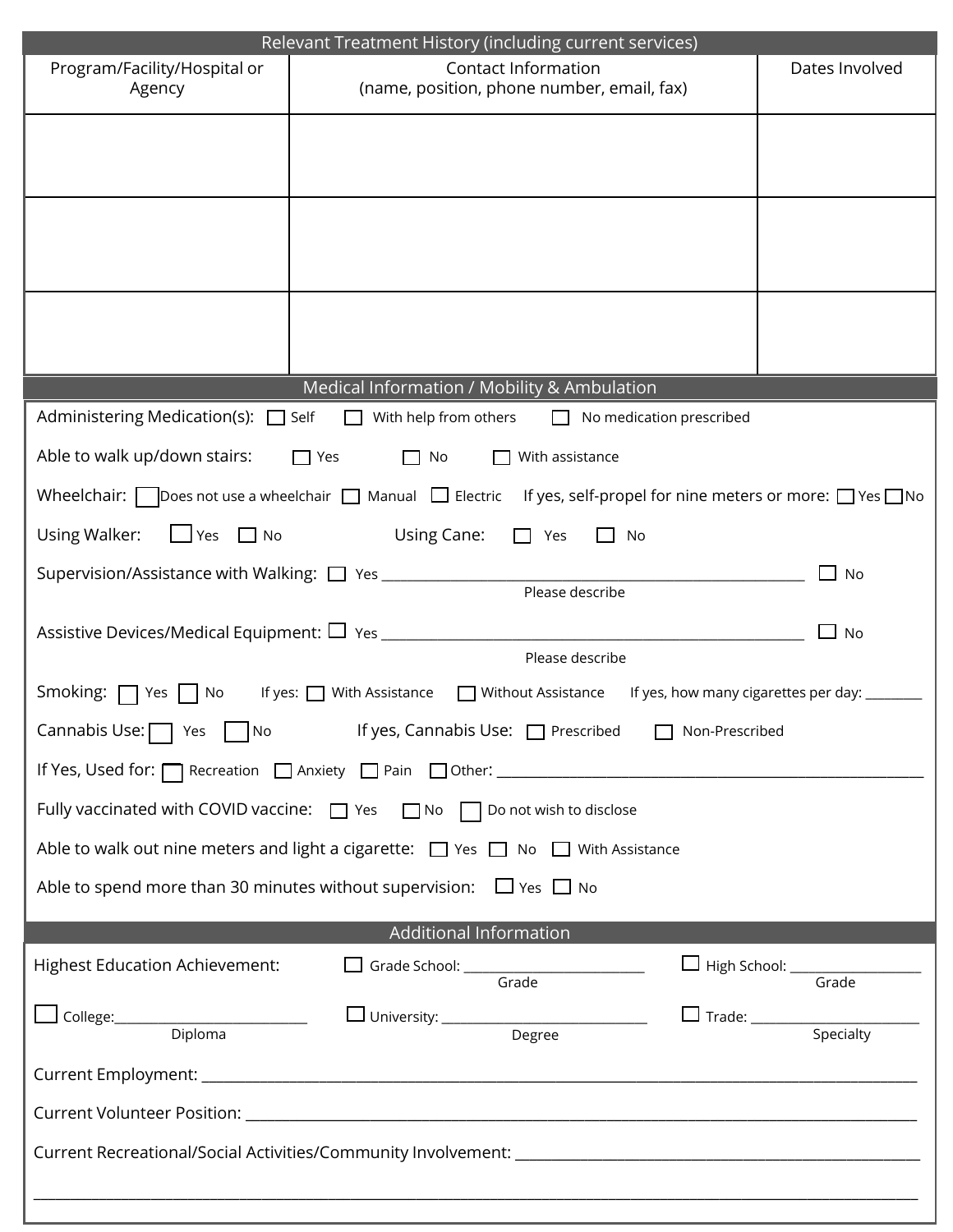|                                                         | <b>Financial Information</b> |                                                    |  |
|---------------------------------------------------------|------------------------------|----------------------------------------------------|--|
| Please Specify Source(s) of Income:                     |                              |                                                    |  |
| Ontario Disability Support Program (ODSP)               | Ontario Works (OW)           | Canada Pension Plan (CPP)                          |  |
| Old Age Security (OAS)                                  | Veterans Affairs Canada      | Employment Insurance (EI)                          |  |
| Long Term Disability (Private)                          | Full Time Employment         | Part Time Employment                               |  |
| Workplace Safety Insurance Board (WSIB)                 | Settlement                   | Insurance Claim                                    |  |
| <b>Policy Information:</b>                              |                              |                                                    |  |
|                                                         |                              |                                                    |  |
|                                                         |                              |                                                    |  |
|                                                         |                              |                                                    |  |
| Address: ______________                                 |                              |                                                    |  |
| Number<br>Street                                        | Suite/Unit                   | City<br>Postal Code                                |  |
| <b>Ongoing Litigation or Ongoing Claim Information:</b> |                              |                                                    |  |
|                                                         |                              |                                                    |  |
|                                                         |                              |                                                    |  |
|                                                         |                              |                                                    |  |
|                                                         |                              |                                                    |  |
|                                                         |                              |                                                    |  |
|                                                         |                              |                                                    |  |
|                                                         |                              |                                                    |  |
|                                                         |                              |                                                    |  |
|                                                         |                              |                                                    |  |
|                                                         |                              |                                                    |  |
|                                                         |                              |                                                    |  |
|                                                         | Personal Support Network     |                                                    |  |
| (first name)                                            | (last name)                  |                                                    |  |
|                                                         |                              |                                                    |  |
|                                                         |                              |                                                    |  |
| Number Street                                           | City                         | Postal Code <b>Server</b><br>Apartment(Intercom #) |  |
|                                                         |                              |                                                    |  |
|                                                         |                              |                                                    |  |
|                                                         |                              |                                                    |  |